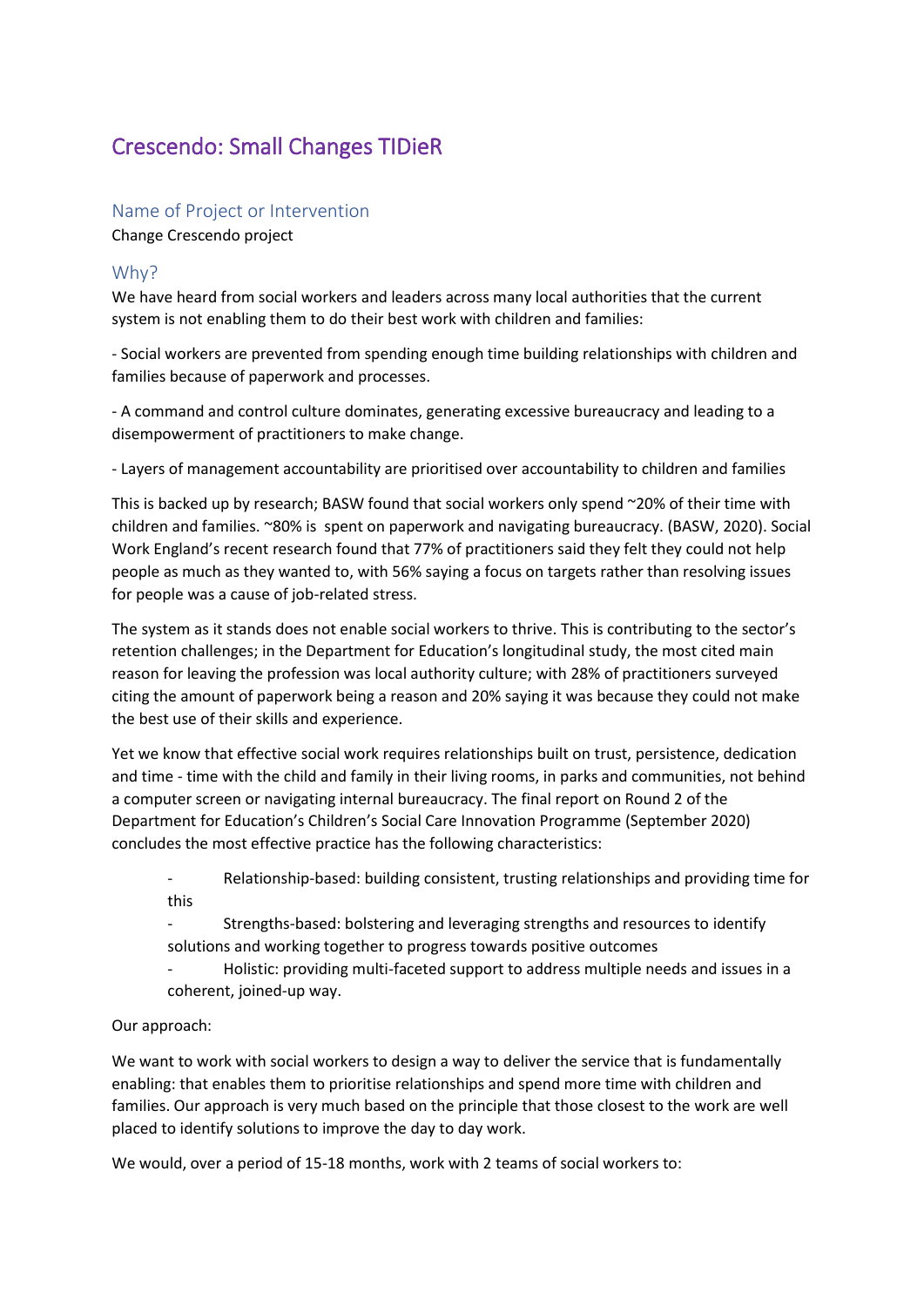1) Make the small changes these social workers see day to day that could make a big difference to their work with children and families. Social workers hold the keys to unlock real change. They see things - both big and small - every day that could be changed that could make a significant difference to the amount of time they can spend with children and families, and that would enable them to do better work. We want to support them in first making the small changes that could unlock potential now.

2) Build on these small changes to design and implement a better, more enabling way of working that works better for children and families. This would involve co-designing, implementing and testing a blueprint for a different way of working; a system that would allow more time to be spent with children and families than currently, and that would enable social workers to do their best work.

## Who with?

We want to work with 2 teams of social workers in statutory teams within one LA. These teams will be identified by the PSW and leadership team in the LA. We can work with 1-2 LAs simultaneously. So long as we are working with statutory social work teams in 1 of these Local Authorities, we are open to working with a non-statutory service with the other.

## What?

We want to work with two teams of social workers in one local authority to do two things:

- 1) Firstly, unlock the potential of social workers to do their best work now, through enabling them to make the small changes they see day to day that could make a big difference to children and families. Small changes are those within the local authority's scope of influence, that could change now without any changes to national regulation or legislation, such as streamlining processes or making changes to how the duty system works.
- 2) Secondly, we will build on those small changes and learnings thus far in the process to codesign a different way of working for those two teams. This will involve designing and implementing a blueprint for structural change, that will allow more time to be spent with children and families, thus enabling social workers to do their best work directly with service users.

Attached is our five stage approach. The annex also provides more information on exactly what we mean by small changes in the first stage and the work we have done so far.

## Who by?

Our team is made up of Michaela Berry, Service Manager in the Midlands, Ryan Wise, Practice Tutor at Frontline and Katie Rose, Programme Director at the Centre for Public Impact (CPI) - a UK charity.

We have also created a steering group of 12 fellows to act as critical friends for the project. We could also bring in fellows from the steering group as advisors to help with supporting the social workers through small changes and developing a different approach.

The core team have worked together now for over 18 months, meeting when working on the Blueprint for Children's Social Care, and all bring different experience to the team:

Michaela brings experience as a Practice Supervisor for 8 years (and as a SW for 11), and her experience creating Small Changes within her previous local authority.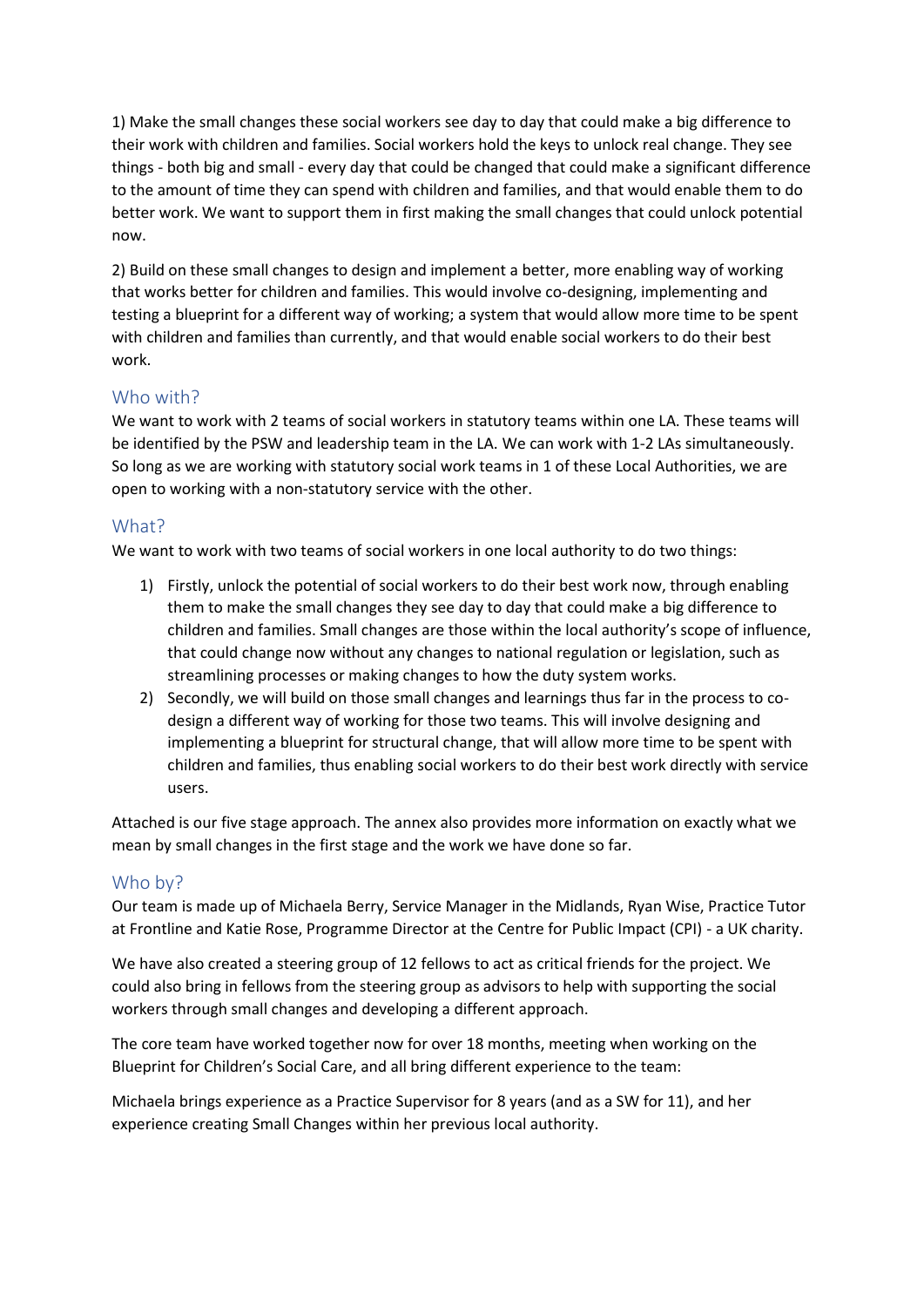Ryan brings experience as a social worker of 6 years and now at Frontline as a Practice Tutor, working with social workers day to day. He has also worked at Social Care Institute for Excellence helping local authorities make service changes and was one of the social workers who helped set up What Works for Children's Social Care.

Katie brings experience running teams delivering large programmes with local authorities at Centre for Public Impact, as well as experience in facilitating practitioners to design blueprints/test and learn approaches

We will also work with on the ground Frontline fellows who can support with design and implementation in the local authority. Ryan will be the key contact for the fellows.

#### How?

Our mode of delivery would be in-person, by phone and via virtual support throughout the five stages of the project. This would be dependent on leaders and teams' needs and preferences. We have funded up to 1 day of both Katie and Ryan's time and half a day of Michaela's time per week for 18 months.

Michaela would provide: coaching support to social worker teams in making small changes and in practice.

Ryan would provide: leadership of the local fellow, key LA and Frontline contact and support to social workers who are in the teams.

Katie would provide: facilitation support throughout all workshops and the five phases, project management support.

## Where?

We have warm leads in Wandsworth and in Tower Hamlets, and potentially in Southampton. We would draft a contract with the partner Local Authority covering our access to the relevant teams, complying with data regulation and any issues around insurance and liability.

## When, and how much?

We are looking to start September 2021 for around 18 months. We will likely be working with the teams for at least a few hours with one member of the team each week.

## Tailoring?

We will work with the two teams of social workers, and the senior leadership team in the LA/s to ensure that the needs of service users are at the heart, and specific to the local community. This is why the co-design aspect of the model is so important - the changes we identify and implement will need to be appropriate for both the social workers and children and families.

Please also see the attachment for changes that could be made during COVID

## Monitoring?

The two desired outcomes of this project are:

- 1) To enable two teams of social workers to make the small changes that can be made now and can make a big difference to the amount of time they are able to spend building relationships with children and families.
- 2) To facilitate the development, implementation and testing of a different approach for delivering the service for these two teams within a local authority context, that builds on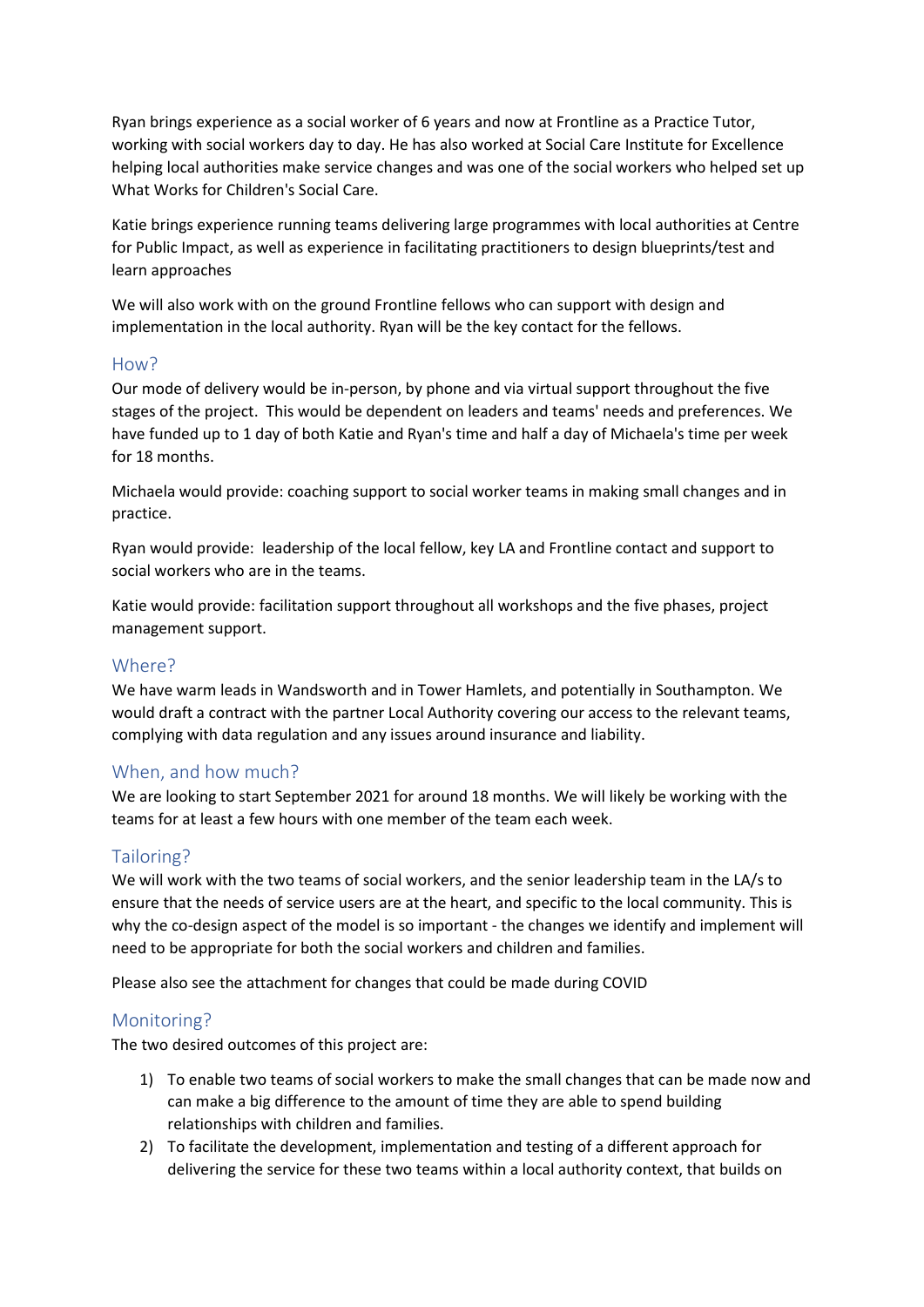these small changes and creates a more enabling structure for social workers, that is designed by them.

The key metrics for the success of our project are outlined below, alongside how we would measure progress against these:

- Social workers in these two teams from the local authority are involved in the coproduction process and feel collective ownership over the small changes and the developed 'test and learn' approach

*How would we know?* Qualitative surveys with the two teams every 2 weeks throughout the project

- Small changes are made by social workers in these two teams; changes which help reduce the barriers to spending time with children and families and building relationships.

*How would we know?* 10 small changes are designed and implemented by the two teams of social workers over 8 weeks in phase 2.

The different approach to service delivery for these two teams is workable for the local context.

*How would we know?* The local co-designed blueprint is implemented timely by the two teams of social workers, with measurement mechanisms in place to track progress

- Senior Management are onboard with the developed approach and committed to making it work in the local context.

*How would we know?* Monthly review meetings with senior leaders throughout the project.

- Social workers in the two teams working in the new approach report:

- 1) An increase in the amount of time they are able to spend building meaningful relationships with children and families. We could use qualitative surveys with both social workers and children and families before the project starts and after phase 2 and ongoing through phase 4.
- 2) A reduction in the barriers to supporting children and families to the best of their ability. Here we could use qualitative surveys with social workers before the project starts and after phase 2 and ongoing through phase 4.

Children and families whose social workers are working in this new way have a better experience of the social care service and feel that their needs are better met

*How would we know?* Qualitative surveys with children and families before the project starts and after phase 2 and ongoing through phase 4.

Our aim is to collect continual data on, and have a dialogue around, these metrics to inform practice and improvement in situ. To ensure this happens we will:

Review progress every month against our desired outcomes and key metrics as an internal team, and with the two teams of social workers we are working with.

Have a monthly review meeting with senior leaders to ensure their needs are being met throughout this project.

Record the entire journey of small changes and development and implementation of the test and learn to ensure our methodology has been captured.